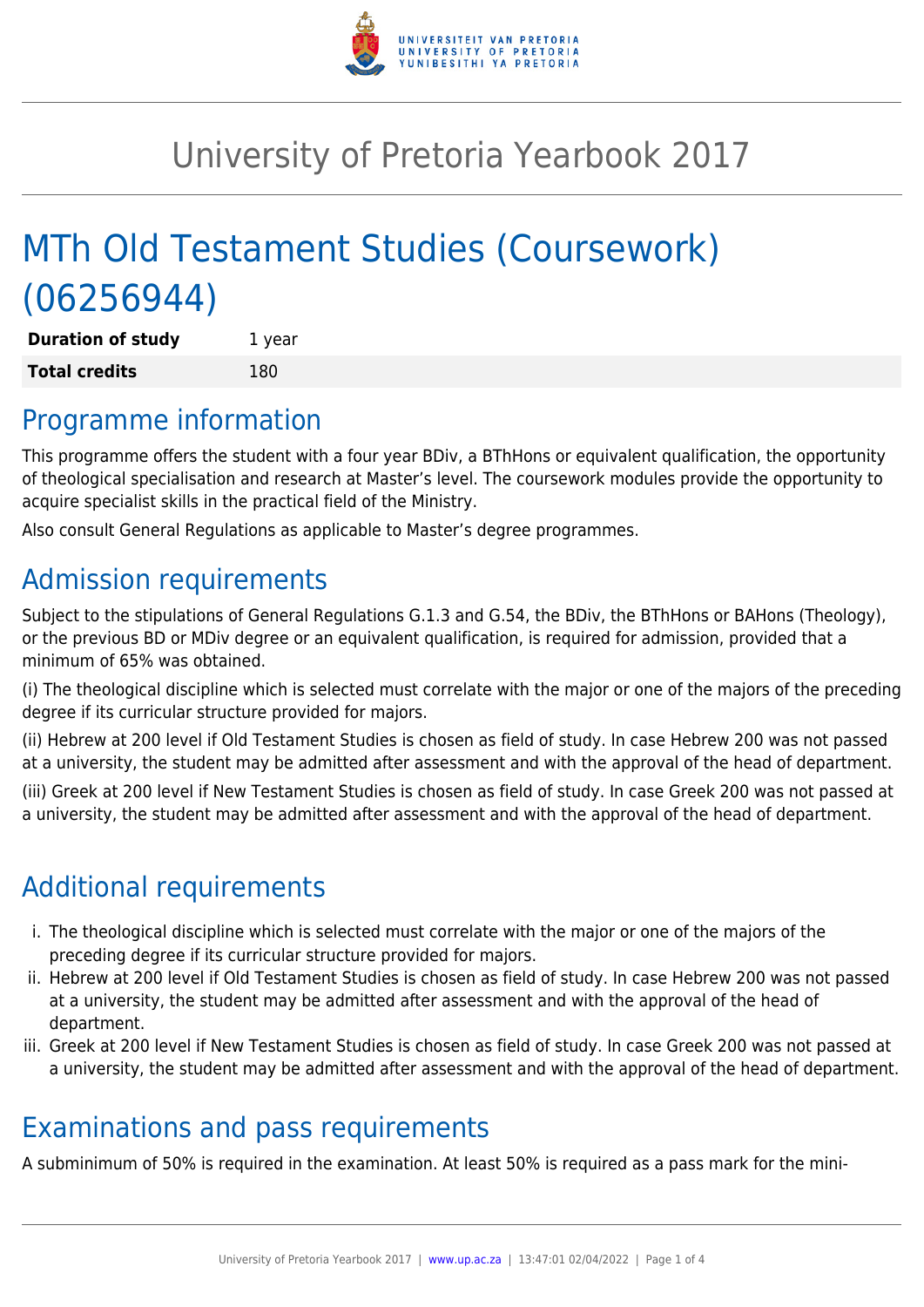

dissertation or dissertation.

The stipulations of G.39.11 regarding pass requirements for dissertations apply with the necessary changes to mini-dissertations.

Mini-dissertations are evaluated and examined in accordance with the stipulations set out in a study guide, which is available on request from the various departments.

#### **Examination regulations applicable to all master's degrees in the faculty**

A master's degree is conferred on a student by virtue of an examination, or an examination and a dissertation, or an examination and a mini-dissertation, or a dissertation. Examinations may be written and/or oral. A percentage mark is given provided that the passmark is at least 50% and at least 75% as a pass with distinction.

### Research information

#### **Seminar work and mini-dissertation**

In the case of seminar work and a mini-dissertation, the proposed title must be submitted for approval to the Research Committee via the Supervisor and the Head of department before a student may commence with the writing of the mini-dissertation.

#### **Article for publication**

Unless Senate, on the recommendation of the supervisor, decides otherwise, a student, before or on submission of a dissertation, must submit at least one draft article for publication in a recognized academic journal and in the case of a thesis, must submit proof of submission of an article issued by an accredited journal, to the Head: Student Administration.

The draft or submitted article, as the case may be, should be based on the research that the student has conducted for the dissertation/thesis and be approved by the supervisor if the supervisor is not a co-author. The supervisor shall be responsible for ensuring that the paper is taken through all the processes of revision and resubmission, as may be necessary. Conferment of the degree may be made subject to compliance with the stipulations of this regulation.

### Pass with distinction

In order to pass with distinction, a weighted average (GPA) of at least 75% in the examination of the coursework and 75% for the mini-dissertation must be obtained.

### General information

#### **Registration for postgraduate programmes**

#### **1. Concurrent registration for a second postgraduate programme**

No student is allowed to register for more than one postgraduate programme concurrently, except where the student's academic record warrants it and with the Dean's approval. Continuation of study for the second postgraduate programme will be subject to favourable progress reported by the heads of department in the Faculty of Theology. However, no student will be allowed to participate in examinations for a second postgraduate programme in another faculty during the examinations of the Faculty of Theology.

#### **2. Renewal of registration**

Students of the University are registered for one year of study. After an academic year has expired, students wishing to continue their studies at the University must renew their registration and pay such fees for renewal of registration as prescribed.

No interruption may occur in a postgraduate student's registration for a postgraduate study programme. Should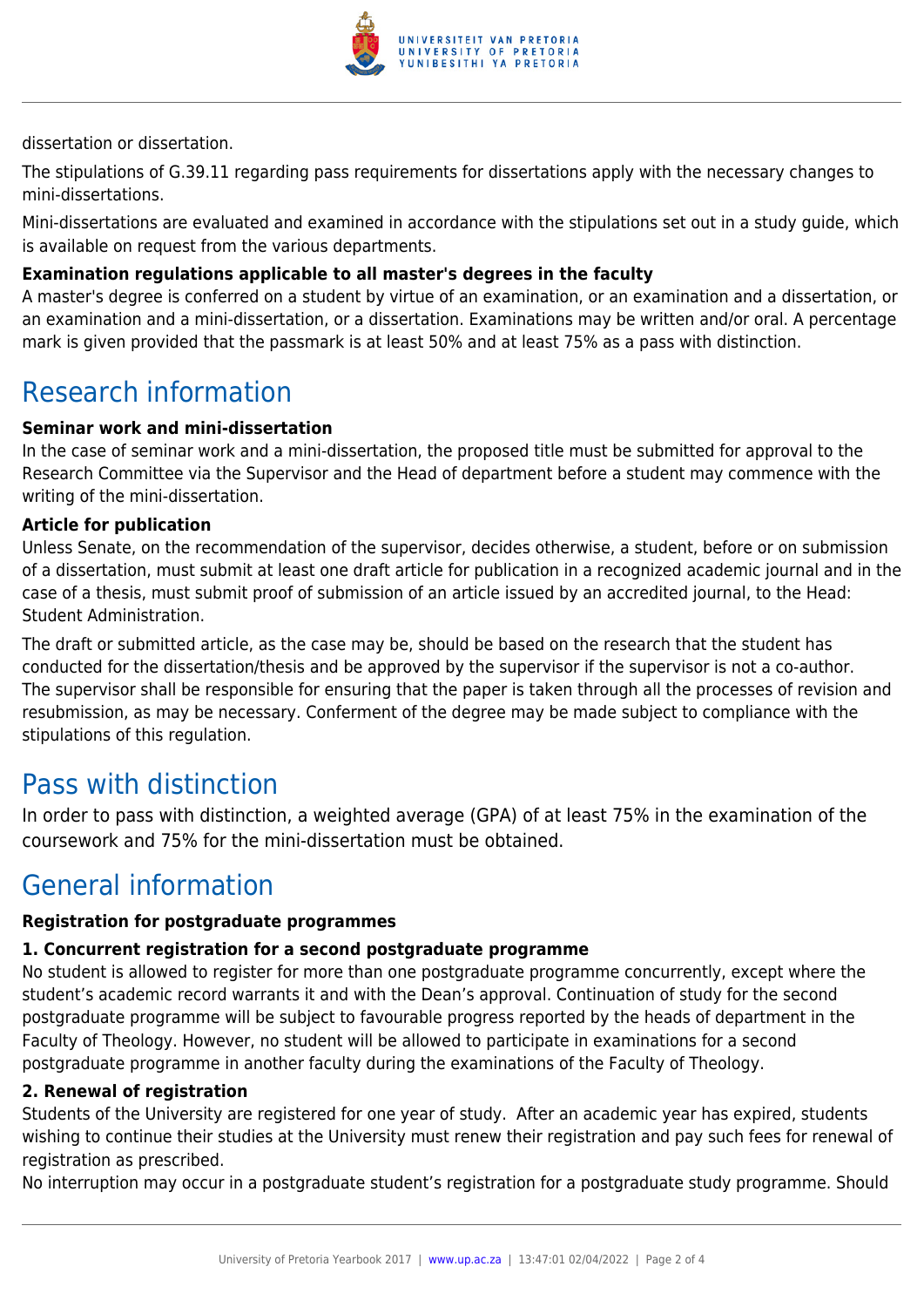

a student interrupt his/her studies, such a student will upon re-registration be liable for the full fees applicable to the degree programme.

If a student interrupts registration for the postgraduate programme and it is not renewed within four years of the first registration, the credits obtained will no longer be valid. The student should repeat the modules already passed.

A student for an honours degree must complete his or her studies within two years. Under special circumstances, the Dean, on the recommendation of the head of department, may give approval for a limited fixed extension of this period.

A master's degree is conferred on a student only if at least one year has expired after obtaining the qualifications required for master's study.

A doctorate is conferred on a student only if at least 12 months since registration for the doctorate at this University have expired. Subject to other faculty regulations, a student for a doctorate must complete his or her studies within three years after first registering for the degree. Under special circumstances, the Dean, on the recommendation of the head of department, may give approval for a limited fixed extension of this period.

In order to qualify for the Dean's list, a student must have an outstanding academic record for completed studies.

Undergraduate students (BDiv, BTh and Dip[Theol]) must have achieved an average of 75%(GPA) or above in all of their years of study. No modules should have been repeated, and all modules must be registered in the same year for the specific year.

Honours students must achieve an average of 75% (GPA) or more. The degree must be completed in one year for full-time students and two years for part-time students. No modules should have been repeated.

Master's students must achieve an average of 75% (GPA) or more, and the degree must be completed in the minimum prescribed time.

The top achievers of the Faculty selected to become part of the Dean's list will annually be acknowledged at a function hosted by the Dean.